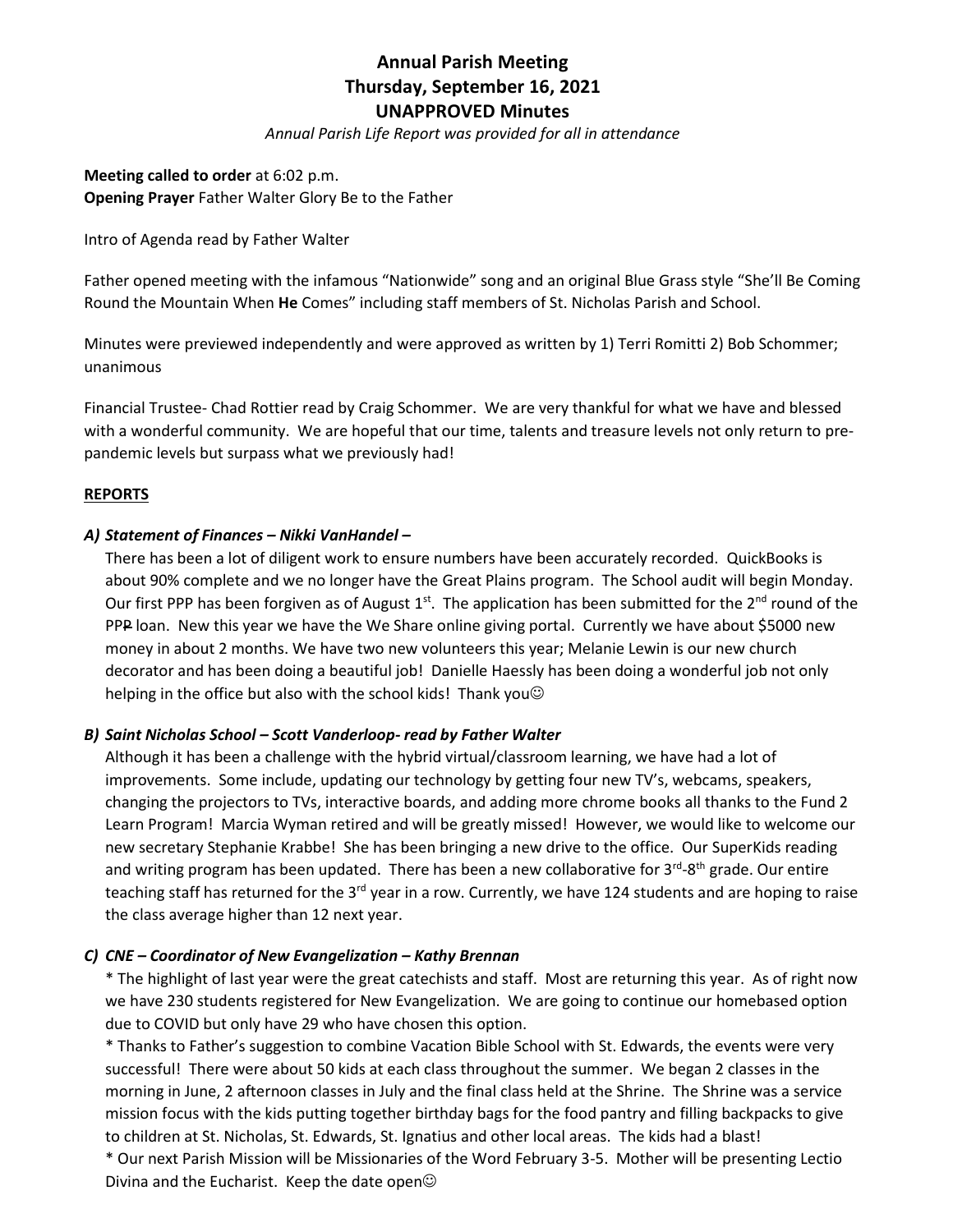#### **D)** *Chair of Finance Council – Craig Schommer*

#### \*We had received the PPP Fund

\*Throughout the pandemic we have been able to maintain the contribution levels pretty closely.

\*The parking lot project has not only been approved but is also 50% covered, thank you to the contributions by our parish members!

\*Contributions in July and August were up 40% from last year.

\*Thank you to Joe for putting forth a lot of effort to help enhance our stewardship!

\*Thank you also to Nikki for the extra work in moving our finances to QuickBooks. It has helped make the transitions for many decisions easier!

# *E) Chair of Pastoral Council – Terri Romitti*

\*We have had many transitions this year in our committee. We were not fully staffed last year but are starting off with a full council this year. We realigned the members for a better fit to offer more support to the other committees in our parish.

\* Committees throughout the parish are very slim. Please continue to pray for new members and retain who we have.

\* St. Nicholas will be kicking off our Welcome Back event September 26<sup>th</sup> during our Family Fest Day! Please come join us for food, fun, and fellowship.

\*As a council, we were able to support the approval of a new parking lot.

\* A challenge for our community is to not only support Father with different needs of the Parish but to have a cordial conversation with him this year! Not just a quick hello as you leave mass.

\*We would like to also see the congregation improve our hospitality to those around us. For example, come early to open doors for others, stay and have a conversation with someone you may not know or even just staying an extra 5 minutes to pray for our parish to continue to grow and thrive.

\*As a council, we would like to represent the parish at large, so please let any of the members know about ideas, thoughts, or suggestions (both positive and negative) so we can improve our environment and continue to support the members of the church.

# *F) Maintenance – Paul Mattek – read by Nikki VanHandel*

\*We added A/C in the offices.

\*RJ Jacques finished tuck pointing the church brick work. Blindauer roofing finished the bell tower roof. \*Many updates throughout the building include: painting rooms and offices, updated the Notre Dame room, new carpets in some rooms, cleaning carpets in others, restoring the Rocket Café to the original wood, power washing the bathrooms, reinstalling the boiler pump, making Door 5 handicap accessible, fixing a few things on Father's house and sanding the gym floor. We have also installed new card readers, upgraded our fire alarms, updated some counters and are working to continue to start the parking lot.

\*There was a suggestion at the meeting for additional lights to be added or brightened near the carport parking lot.

\*Parishioner would also like to thank Deacon Gary & Jill for the bigger chair with a cushion to help increase the height and also the arms on the chair for added support when getting up and down.

\*Our summer maintenance crew was amazing! Thank you for the summer staff. We are welcoming you all back but will be accepting any additional help as well for next summer 2022.

# *G) Cemetery – Ted Vosters, Cemetery Sexton, Vern Newhouse gave report*

\* Vern started out with the committee 35 years ago in 1986. He started out helping and worked his way to President and has been doing very well. Bob and Jim Greiner help cut at St. Nicholas.

\*We currently receive \$230 from Outagamie County for maintenance of the veteran's graves. The current cost is \$600 for members and \$1000 for nonmembers, and \$50 for infant graves.

\*This past year we had a loss of 36 souls, 17 burials, 6 cremations, and 2 babies. There were 21 headstones put in. We do own 2 additional acres to accommodate for future use.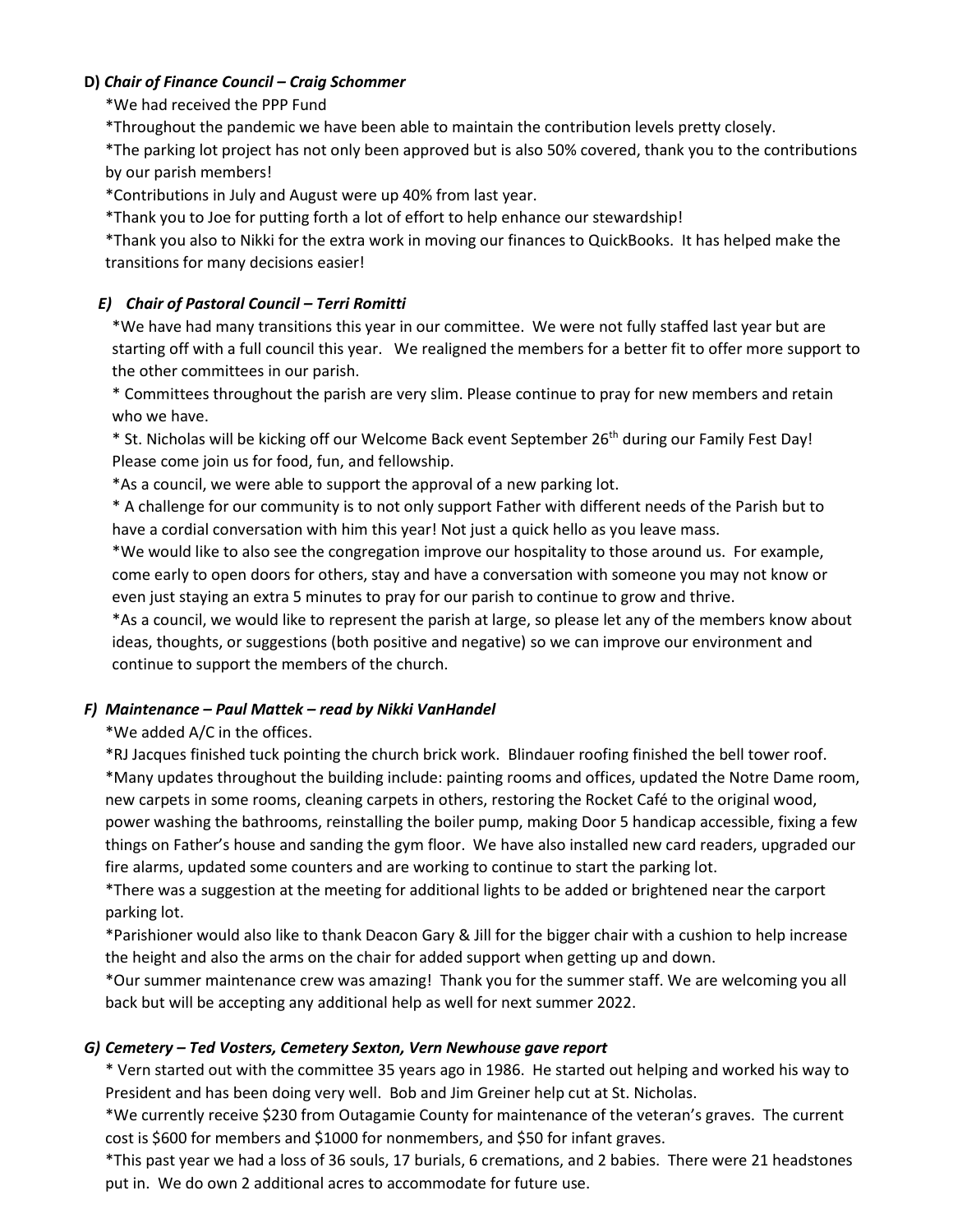\*Ted Vosters is retiring. Terry VanHoof will be taking over for him. Vern would also like to retire and sure deserves it after 35 years!

# *H) Worship Committee –Bob Schommer*

\*Covid protocols changed how the meetings went. Although Disposition of Mass went on, Father and Deacon Gary did a wonderful continuing with the sacraments of  $1<sup>st</sup>$  Holy Communion and Confirmation. \*New members this year are Jim Newhouse, Carol Vosters, Judy VerBust and Joe Hinshaw.

\*The organ needs services. Ann Thelen in working to help maintain this.

\*Would like to change Stations of the Cross time on Sundays at 1pm. Can revisit if others agree.

\*Father was able to get every student in school and New Evangelization reconciliation services despite the pandemic!

\*Lent went very well! Praise God we could have Easter Masses☺

\*St. Therese of Lisieux statue was moved to the Fellowship Hall. Would like some input of renaming the Fellowship Hall.

\*Some new business is to ensure we have greeters at each door to welcome and assist worshippers coming to mass. Fall Bazaar has be renamed to Family Fest. There will not be a Blue Mass this year due to low attendance.

\*Tuesdays mass was suggested to be moved to a later time. Any support to change from 5:45? Discussion during new business. \*The music program is looking to have a more youth friendly option for school mass. Including getting new songbooks just for this mass. A survey was created to see if there is any interest to be a pianist or cantor for school or weekend mass. There were a few interested.

\*Parishioner thought streaming the masses has been very beneficial. Would like to see them continue but was wondering if it costs to run. Livestreaming was already wired in so there was no extra cost besides adding 2 extra cameras.

#### **Stewardship – Joe Hinshaw** *(added in during meeting)*

\*Held 3 events for our youth ministry program of middle and high schoolers. Each event has had anywhere from 5-20 students attend.

\*Hosting Get Jo with Joe after 10:30 mass at B's Brews for the High School students. Church will provide drinks.

\*Updated website include HYPE for the middle school and 3:16 for the high schoolers. Added some resources to the site such as young holy lives lived and any other local events happening.

\*Looking to get some events that will truly deepen our relationship with Jesus. Would like to connect with more families of students and gain more interest in the events from young men.

\*There is a link to volunteer on our website.

\*Created a music ministry survey. Received over 150 back with some interested in playing.

\*Will be added events to help lead people back to the church which will hopefully create more opportunities to increase our time, talent and treasures!

# *I) Living Justice Committee – OPEN POSITION*

\*Living Justice Committee chair is open. Please pray for someone to fill.

\*We have one infant burial on October 4<sup>th</sup>.

\*The 40 days 4 Life begins next Saturday, September 23 through the month of October. St. Nicholas Parish has the 1:00pm prayer vigil hour at the abortion clinic. Joe Hinshaw would like to bring the middle/high school groups to the clinic and also for the March for Life held on October 2 in Madison.

#### *J) Pastoral Report – Gary Vanness*

\*Resumed home visits on Fridays. Visits have increased would like to add more help.

\*Retraining is being done for new and returning servers. Eucharistic ministers are returning to mass one at a time. Gift presentation during mass are also returning!

\*Has been visiting the classrooms at least 1x/month.